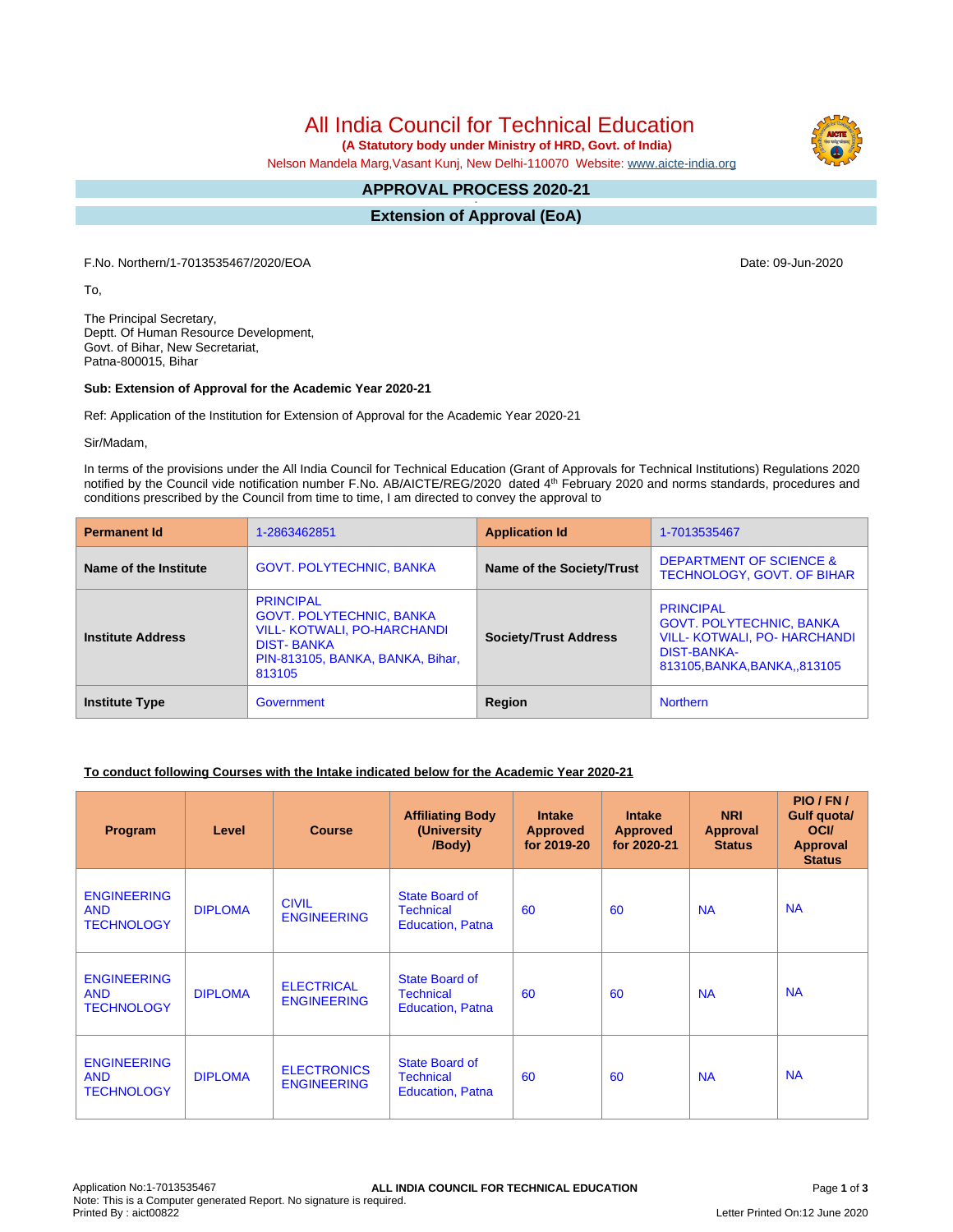| <b>ENGINEERING</b><br><b>AND</b><br><b>TECHNOLOGY</b> | <b>DIPLOMA</b> | <b>MECHANICAL</b><br><b>ENGINEERING</b> | State Board of<br><b>Technical</b><br><b>Education, Patna</b> | <b>60</b> | 60 | <b>NA</b> | <b>NA</b> |
|-------------------------------------------------------|----------------|-----------------------------------------|---------------------------------------------------------------|-----------|----|-----------|-----------|
|                                                       |                |                                         |                                                               |           |    |           |           |

### **It is mandatory to comply with all the essential requirements as given in APH 2020-21 (Appendix 6)**

The Institution/ University is having the following deficiencies as per the online application submitted to AICTE and the same shall be complied within Six Months from the date of issue of this EoA

|                              | Deficiencies Noted based on Self Disclosure |  |  |  |
|------------------------------|---------------------------------------------|--|--|--|
|                              | <b>Deficiency</b><br><b>Particulars</b>     |  |  |  |
| Yes<br>1. Faculty Deficiency |                                             |  |  |  |

**\***Please refer Deficiency Report for details

# **Important Instructions**

- 1. The State Government/ UT/ Directorate of Technical Education/ Directorate of Medical Education shall ensure that 10% of reservation for Economically Weaker Section (EWS) as per the reservation policy for admission, operational from the Academic year 2020-21 is implemented without affecting the reservation percentages of SC/ ST/ OBC/ General. However, this would not be applicable in the case of Minority Institutions referred to the Clause (1) of Article 30 of Constitution of India. Such Institution shall be permitted to increase in annual permitted strength over a maximum period of two years beginning with the Academic Year 2020-21
- 2. The Institution offering courses earlier in the Regular Shift, First Shift, Second Shift/Part Time now amalgamated as total intake shall have to fulfil all facilities such as Infrastructure, Faculty and other requirements as per the norms specified in the Approval Process Handbook 2020-21 for the Total Approved Intake. Further, the Institutions Deemed to be Universities/ Institutions having Accreditation/ Autonomy status shall have to maintain the Faculty: Student ratio as specified in the Approval Process Handbook. All such Institutions/ Universities shall have to create the necessary Faculty, Infrastructure and other facilities WITHIN 2 YEARS to fulfil the norms based on the Affidavit submitted to AICTE.
- 3. In case of any differences in content in this Computer generated Extension of Approval Letter, the content/information as approved by the Executive Council / General Council as available on the record of AICTE shall be final and binding.
- 4. Strict compliance of Anti-Ragging Regulation: Approval is subject to strict compliance of provisions made in AICTE Regulation notified vide F. No. 373/Legal/AICTE/2009 dated July 1, 2009 for Prevention and Prohibition of Ragging in Technical Institutions. In case Institution fails to take adequate steps to Prevent Ragging or fails to act in accordance with AICTE Regulation or fails to punish perpetrators or incidents of Ragging, it will be liable to take any action as defined under clause 9(4) of the said Regulation.

**Prof.Rajive Kumar Member Secretary, AICTE**

Copy to:

- **1. The Director Of Technical Education\*\*, Bihar**
- **2. The Principal / Director,** GOVT. POLYTECHNIC, BANKA Principal Govt. Polytechnic, Banka Vill- Kotwali, Po-Harchandi Dist- Banka Pin-813105,